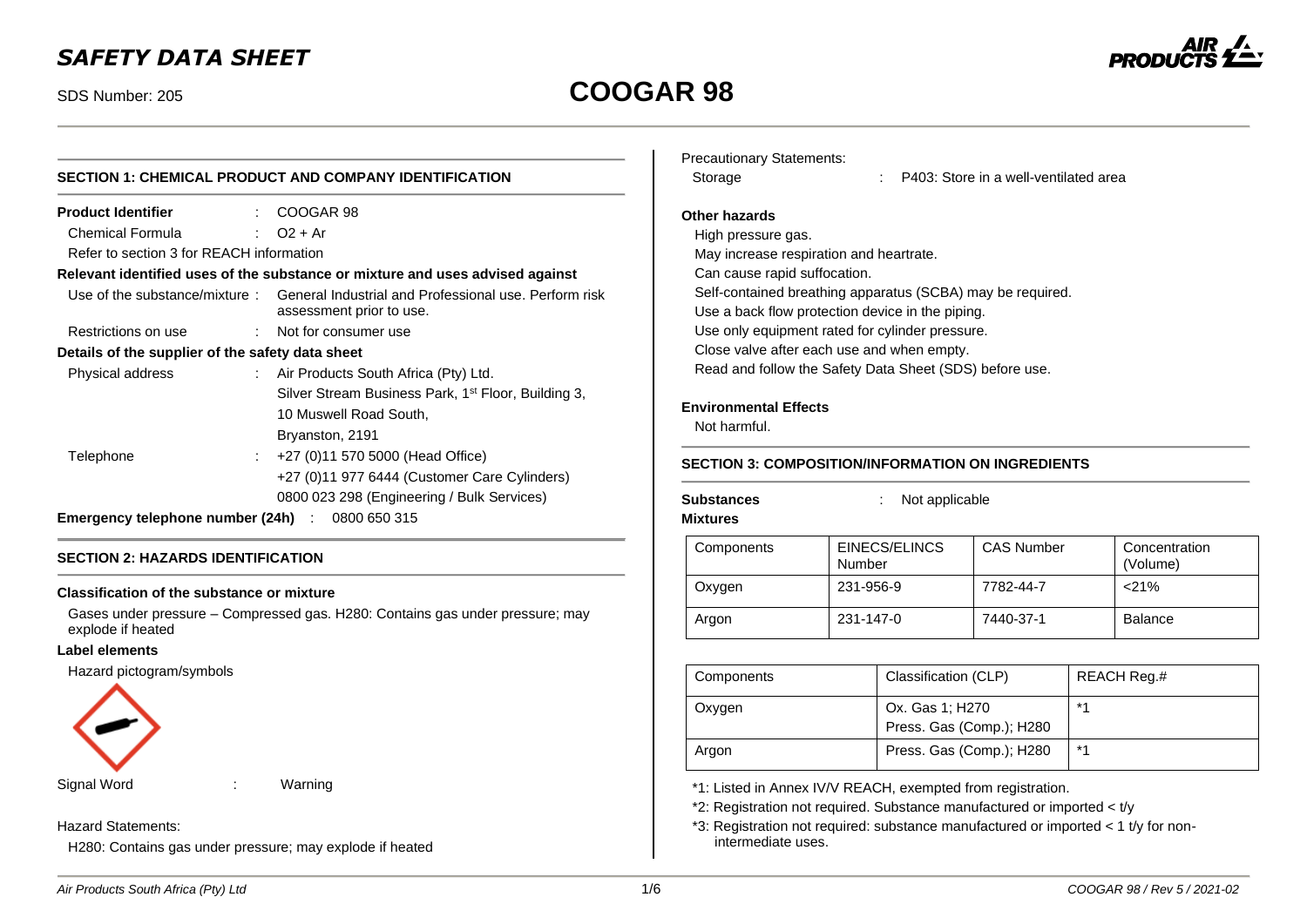### *SAFETY DATA SHEET – Coogar 98*

SDS Number: 205

Refer to section 16 for full text of each relevant hazard statement (H)

Concentration is nominal. For the exact product composition, please refer to Air Products product specifications.

#### **SECTION 4: FIRST AID MEASURES**

#### **Description of first aid measures**

| General advice                                                             |    | Move victim to uncontaminated area wearing self-<br>contained breathing apparatus. Keep victim warm and<br>rested. Call a doctor. Apply artificial respiration if<br>breathing stopped.                                                                                                       |  |  |
|----------------------------------------------------------------------------|----|-----------------------------------------------------------------------------------------------------------------------------------------------------------------------------------------------------------------------------------------------------------------------------------------------|--|--|
| Eye contact                                                                |    | In case of direct contact with eyes, seek medical advice.                                                                                                                                                                                                                                     |  |  |
| Skin contact                                                               | ÷  | Adverse effects not expected from this product.                                                                                                                                                                                                                                               |  |  |
| Ingestion                                                                  |    | Ingestion is not considered a potential route of<br>exposure.                                                                                                                                                                                                                                 |  |  |
| Inhalation                                                                 | ÷. | Move to fresh air. If breathing has stopped or is<br>laboured, give assisted respirations. Supplemental<br>oxygen may be indicated. If the heart has stopped,<br>trained personnel should begin cardiopulmonary<br>resuscitation immediately. In case of shortness of<br>breath, give oxygen. |  |  |
| Most important symptoms and effects, both acute and delayed                |    |                                                                                                                                                                                                                                                                                               |  |  |
| Symptoms                                                                   | ÷. | Exposure to oxygen deficient atmosphere may cause<br>the following symptoms: Dizziness. Salivation. Nausea.<br>Vomiting. Loss of mobility/consciousness                                                                                                                                       |  |  |
| Indication of any immediate medical attention and special treatment needed |    |                                                                                                                                                                                                                                                                                               |  |  |
| Treatment                                                                  |    | If exposed or concerned: Get medical attention/advice                                                                                                                                                                                                                                         |  |  |

#### **SECTION 5: FIRE-FIGHTING MEASURES**

#### **Extinguishing media**

| Suitable extinguishing media: | The product itself does not burn. Use extinguishing |
|-------------------------------|-----------------------------------------------------|
|                               | media appropriate for surrounding fire.             |

Extinguishing media which must not be used for safety reasons : Do not use water jet to extinguish.

#### **Special hazards arising from the substance or mixture**

Upon exposure to intense heat or flame, cylinder will vent rapidly and or rupture violently. Product is non-flammable and does not support combustion. Move away from container and cool with water from a protected position. Keep containers and surroundings cool with water spray.

| <b>Advice for fire-fighters</b> |  | Wear self-contained breathing apparatus for fire-fighting<br>if necessary. Standard protective clothing and<br>equipment (Self Contained Breathing Apparatus) for<br>fire-fighting. Standard EN 137-Self-contained open<br>circuit compressed air breathing apparatus with full face<br>mask. Standard EN 469-Protective clothing for fire-<br>fighters. Standard EN 659-Protective gloves for fire-<br>fighters. |
|---------------------------------|--|-------------------------------------------------------------------------------------------------------------------------------------------------------------------------------------------------------------------------------------------------------------------------------------------------------------------------------------------------------------------------------------------------------------------|
|---------------------------------|--|-------------------------------------------------------------------------------------------------------------------------------------------------------------------------------------------------------------------------------------------------------------------------------------------------------------------------------------------------------------------------------------------------------------------|

#### **SECTION 6: ACCIDENTAL RELEASE MEASURES**

#### **Personal precautions, protective equipment and emergency procedures**

Gas/vapour heavier than air. May accumulate in confined spaces, particularly at or below ground level. Evacuate personnel to safe areas. Wear self-contained breathing apparatus when entering area unless atmosphere is proved to be safe. Monitor oxygen level. Ventilate the area.

| <b>Environmental precautions</b> | Do not discharge into any place where its accumulation  |
|----------------------------------|---------------------------------------------------------|
|                                  | could be dangerous. Prevent further leakage or spillage |
|                                  | if safe to do so.                                       |

**Methods and materials for containment and cleaning up** : Ventilate the area.

Additional advice : If possible, stop flow of product. Increase ventilation to the release area and monitor oxygen level. If leak is from cylinder or cylinder valve, call the Air Products emergency telephone number. If the leak is in the user's system, close the cylinder valve, safely vent the pressure, and purge with an inert gas before attempting repairs.

**Reference to other sections** : For more information refer to Section 8 and 13.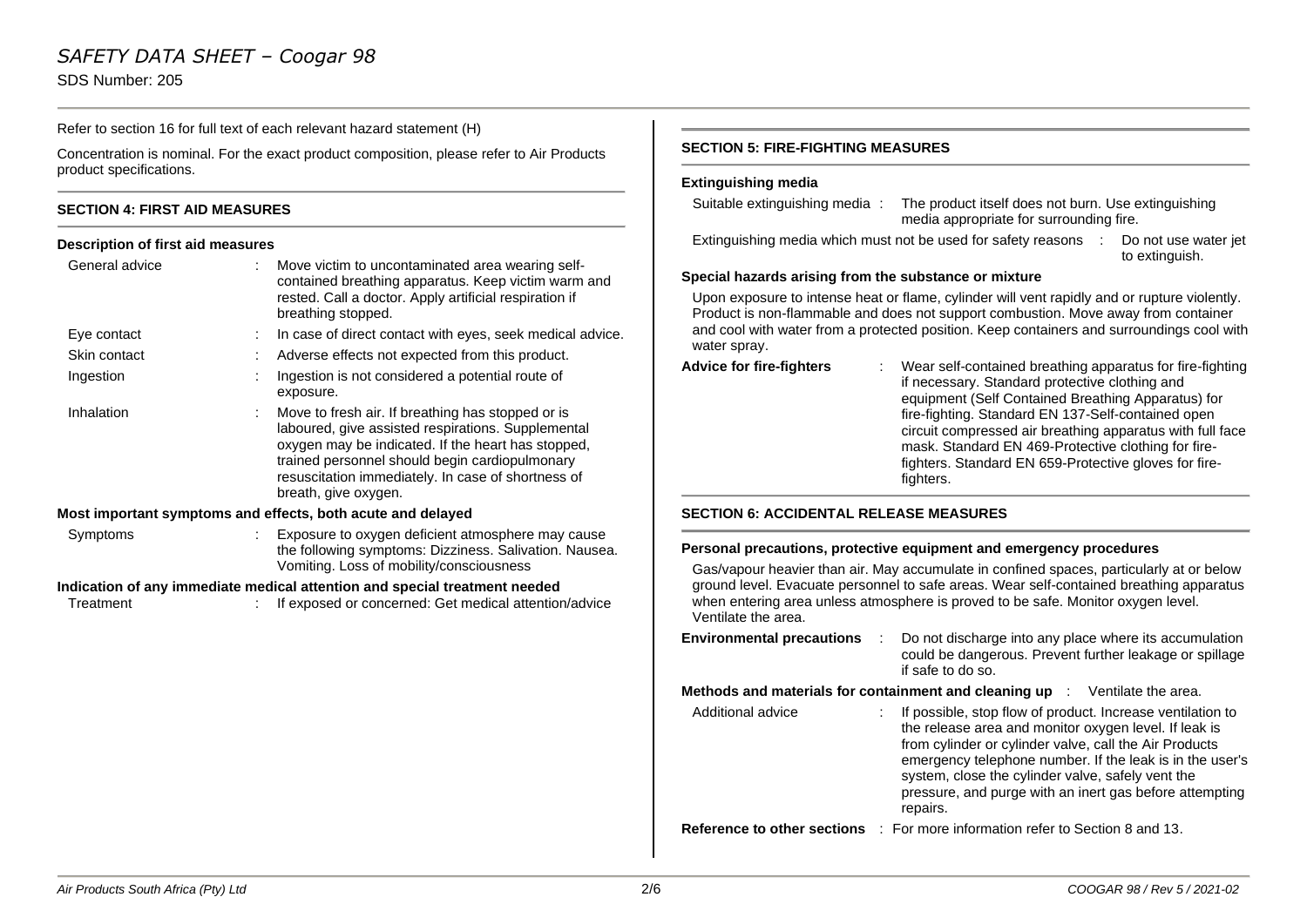### *SAFETY DATA SHEET – Coogar 98* SDS Number: 205

#### **SECTION 7: HANDLING AND STORAGE**

#### **Precautions for safe handling**

Cylinders should be stored up right with valve protection guard in place and firmly secured to prevent falling or being knocked over. Use equipment rated for cylinder pressure. Protect cylinders from physical damage; do not drag, roll, slide or drop. Do not allow storage area temperature to exceed 50°C. Only experienced and properly instructed persons should handle compressed gases/cryogenic liquids. Before using the product, determine its identity by reading the label. Know and understand the properties and hazards of the product before use. When doubt exists as to the correct handling procedure for a particular gas, contact the supplier. Do not remove or deface labels provided by the supplier for the identification of the cylinder contents. When moving cylinders, even for short distances, use a cart (trolley, hand truck, etc.) designed to transport cylinders. Do not remove valve guards. Before connecting the container, check the complete gas system for suitability, particularly for pressure rating and materials. Before connecting the container for use, ensure that back feed from the system into the container is prevented. Ensure the complete gas system is compatible for pressure rating and materials of construction. Ensure the complete gas system has been checked for leaks before use. Employ suitable pressure regulating devices on all containers when the gas is being emitted to systems with lower pressure rating than that of the container. Never insert an object (e.g. spanner/wrench, screwdriver, pry bar, etc.) into valve openings. Doing so may damage valve, causing a leak.

Open valve slowly. If user experiences any difficulty operating cylinder valve discontinue use and contact supplier. Close container valve after each use and when empty, even if still connected to equipment. Never attempt to repair or modify container valves or safety relief devices. Damaged valves should be reported immediately to the supplier. Close valve after each use and when empty. Do not subject containers to abnormal mechanical shocks which may cause damage to their valve or safety devices. Never attempt to lift a cylinder by its valve guard. Do not use containers as rollers or supports or for any other purpose than to contain the gas as supplied. Never strike an arc on a compressed gas cylinder or make a cylinder a part of an electrical circuit. Do not smoke while handling product or cylinders. Never re-compress a gas or a gas mixture without first consulting the supplier. Never attempt to transfer gases from one cylinder/container to another. Always use backflow protective device in piping. Never use direct flame or electrical heating devices to raise the pressure of a container. Containers should not be subjected to temperatures above 50°C. Prolonged periods of cold temperature below -30°C should be avoided.

#### **Conditions for safe storage, including any incompatibilities**

Full containers should be stored so that oldest stock is used first. Containers should be stored in a purpose-built compound which should be well ventilated, preferably in the open air. Stored containers should be periodically checked for general condition and leakage. Observe all regulations and local requirements regarding storage of containers. Protect containers stored in the open against rusting and extremes of weather.

Containers should not be stored in conditions likely to encourage corrosion. Containers should be stored in the vertical position and properly secured to prevent toppling. The container valves should be tightly closed and where appropriate valve outlets should be capped or plugged. Container valve guards or caps should be in place. Keep containers tightly closed in a cool, well-ventilated place. Store containers in location free from fire risk and away from sources of heat and ignition. Full and empty cylinders should be segregated. Do not allow storage temperature to exceed 50°C. Return empty containers in a timely manner.

#### **Technical measures/Precautions**

Containers should be segregated in the storage area according to the various categories (e.g. flammable, toxic, etc.) and in accordance with local regulations. Keep away from combustible material

#### **SECTION 8: EXPOSURE CONTROLS AND PERSONAL PROTECTION**

#### **Exposure controls**

#### **Engineering measures**

Provide natural or mechanical ventilation to prevent oxygen deficient atmospheres below 19.5% oxygen.

#### **Personal protective equipment**

| Respiratory protection   | Self-contained breathing apparatus (SCBA) or positive<br>pressure airline with mask are to be used in oxygen-<br>deficient atmosphere. Air purifying respirators will not<br>provide protection. Users of breathing apparatus must<br>be trained. |
|--------------------------|---------------------------------------------------------------------------------------------------------------------------------------------------------------------------------------------------------------------------------------------------|
| Hand protection          | Wear work gloves when handling cylinders. Standard<br>EN 388- Protective gloves against mechanical risk                                                                                                                                           |
|                          | The breakthrough time of the selected glove(s) must be<br>greater than the intended use period.                                                                                                                                                   |
| Eye/face protection      | Safety glasses recommended when handling cylinders.<br>Standard EN 166-Personal eye-protection.                                                                                                                                                   |
| Skin and body protection | Safety shoes are recommended when handling<br>cylinders. Standard EN ISO 20345- Personal protective<br>equipment-Safety footwear                                                                                                                  |
|                          | Special instructions for protection and hygiene : Ensure adequate ventilation,<br>especially in confined areas.                                                                                                                                   |
| Remarks                  | Simple asphyxiant.                                                                                                                                                                                                                                |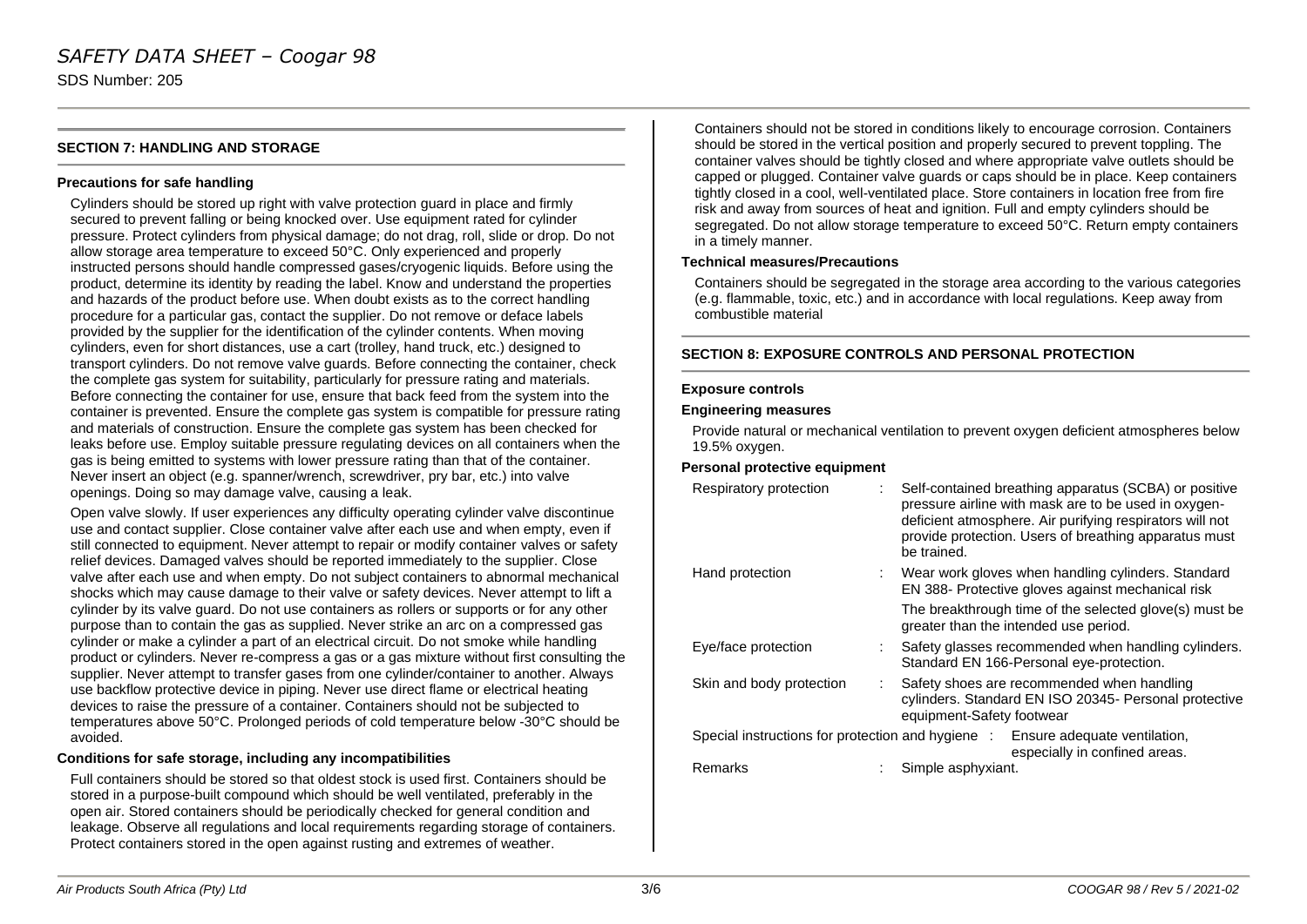SDS Number: 205

| Information on basic physical and chemical properties |    |                                                                                                                    |
|-------------------------------------------------------|----|--------------------------------------------------------------------------------------------------------------------|
| Form                                                  |    | Compressed gas.                                                                                                    |
| Colour                                                |    | Colourless gas                                                                                                     |
| Odour                                                 |    | None. Mixture contains one or more component(s)<br>which have the following odour: No odour warning<br>properties. |
| Molecular Weight                                      |    | 39.86 g/mol                                                                                                        |
| Relative vapour density                               |    | 1.38 (air = 1) Heavier than air.                                                                                   |
| Relative density                                      |    | Not applicable                                                                                                     |
| Vapour pressure                                       |    | No data available                                                                                                  |
| Density                                               |    | 0.0017 g/cm <sup>3</sup> Note: (as vapour)                                                                         |
| Specific Volume                                       |    | $0.60 \text{ m}^3/\text{kg}$                                                                                       |
| Melting/freezing point                                |    | No data available                                                                                                  |
| Boiling point/range                                   |    | $-185.8 °C$                                                                                                        |
| Water solubility                                      | ÷. | Not known but considered to have low solubility.                                                                   |
|                                                       |    | Partition coefficient n-octanol/water [log Kow] : Not known                                                        |
| рH                                                    |    | Not applicable                                                                                                     |
| Viscosity                                             |    | No reliable data available                                                                                         |
| Particle characteristics                              |    | Not applicable                                                                                                     |
| Upper and Lower explosion/flammability limits :       |    | Non flammable                                                                                                      |
| Flash point                                           |    | Not applicable                                                                                                     |
| Auto-ignition temperature                             | ÷  | Non flammable                                                                                                      |
| Decomposition temperature :                           |    | Not applicable                                                                                                     |
| <b>Other information</b>                              |    |                                                                                                                    |
| Explosive properties                                  | ÷. | Not applicable                                                                                                     |
| Oxidizing properties                                  |    | Not applicable                                                                                                     |
| Odour threshold                                       |    | Odour threshold is subjective and inadequate to warn of<br>overexposure                                            |
| Evaporation rate                                      | t. | Not applicable                                                                                                     |
| Flammability (solid, gas)                             | ÷  | Refer to production classification in Section 2                                                                    |

### **SECTION 10: STABILITY AND REACTIVITY**

| <b>Reactivity</b>                            |   | No reactivity hazard other than the effects described in<br>the sub-sections below.                                                                                                 |  |  |
|----------------------------------------------|---|-------------------------------------------------------------------------------------------------------------------------------------------------------------------------------------|--|--|
| <b>Chemical Stability</b>                    |   | Stable under normal conditions.                                                                                                                                                     |  |  |
| <b>Possibility of hazardous reactions</b>    |   | $\ddot{\cdot}$<br>No data available                                                                                                                                                 |  |  |
| <b>Conditions to avoid</b>                   |   | None under recommended storage and handling<br>conditions (Section 7)                                                                                                               |  |  |
| Incompatible materials                       | ÷ | No data available                                                                                                                                                                   |  |  |
| Hazardous decomposition products :           |   | Under normal conditions of storage and use,<br>hazardous decomposition products should not<br>be produced.                                                                          |  |  |
| <b>SECTION 11: TOXICOLOGICAL INFORMATION</b> |   |                                                                                                                                                                                     |  |  |
| Information on toxicological effects         |   |                                                                                                                                                                                     |  |  |
| <b>Likely routes of exposure</b>             |   |                                                                                                                                                                                     |  |  |
| Effects on Eye                               |   | In case of direct contact with eyes, seek medical advice                                                                                                                            |  |  |
| Effects on Skin                              |   | Adverse effects not expected from this product                                                                                                                                      |  |  |
| Inhalation effects                           |   | In high concentrations may cause asphyxiation.<br>Asphyxiation may bring about unconsciousness without<br>warning and so rapidly that victim may be unable to<br>protect themselves |  |  |
| Ingestion effects                            | ÷ | Ingestion is not considered a potential route of exposure                                                                                                                           |  |  |
| Symptoms                                     |   | Exposure to oxygen deficient atmosphere may cause<br>the following symptoms: Dizziness. Salivation. Nausea.<br>Vomiting. Loss of mobility/consciousness.                            |  |  |
| <b>Acute toxicity</b>                        |   |                                                                                                                                                                                     |  |  |
| Acute oral toxicity                          |   | No data available on the product itself.                                                                                                                                            |  |  |
| Acute inhalation toxicity                    |   | No data available on the product itself.                                                                                                                                            |  |  |
| Acute dermal toxicity                        |   | No data available on the product itself                                                                                                                                             |  |  |
| Skin corrosion/irritation                    |   | No data available                                                                                                                                                                   |  |  |
| Serious eye damage / irritation              |   | No data available                                                                                                                                                                   |  |  |
| Sensitization                                |   | No data available                                                                                                                                                                   |  |  |

Note: Properties are nominal and may vary due to the composition of the gas mixture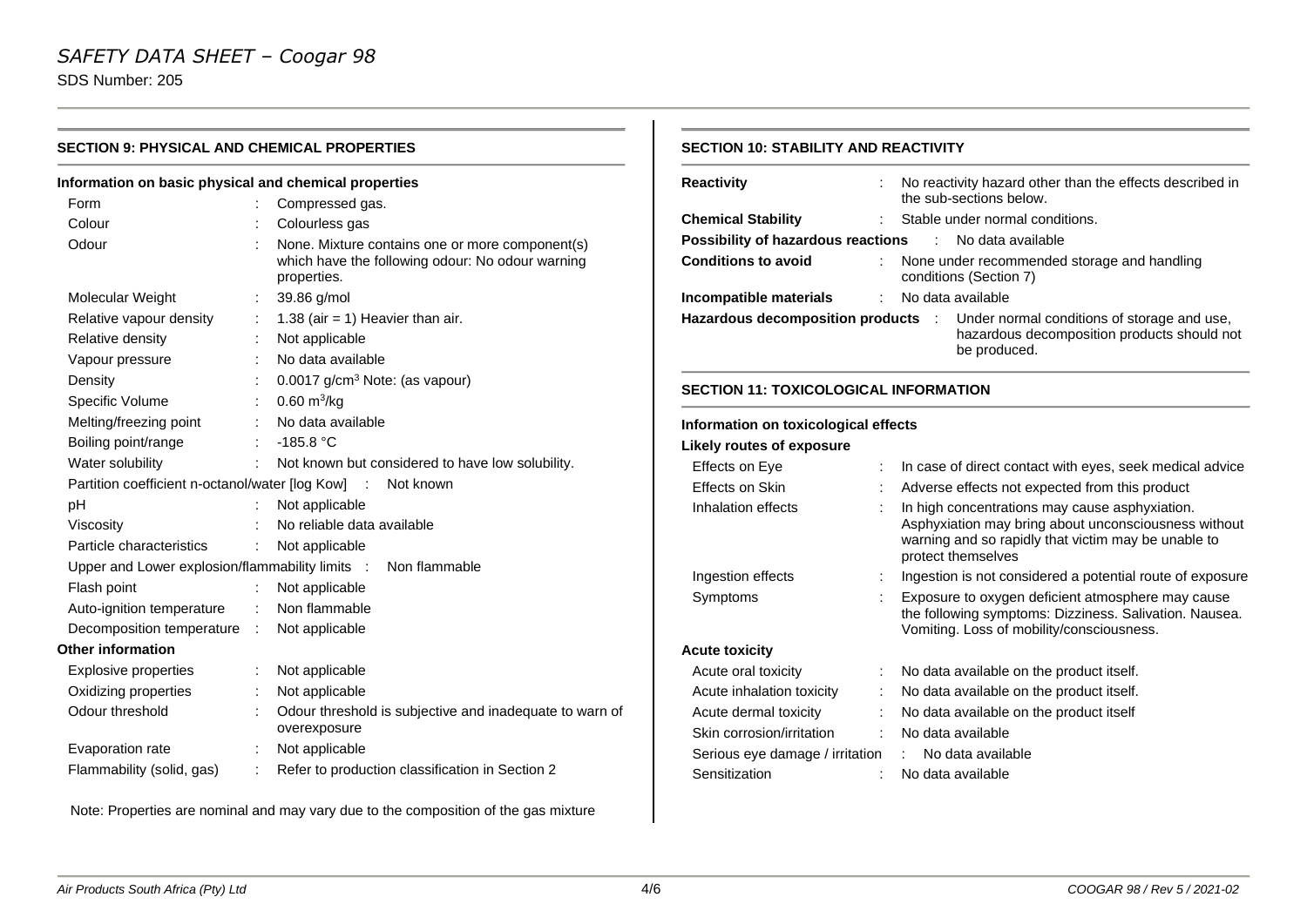### *SAFETY DATA SHEET – Coogar 98*

SDS Number: 205

#### **Chronic toxicity or effects from long term exposure**

| Carcinogenicity                                                                  |    | No data available                       |  |  |
|----------------------------------------------------------------------------------|----|-----------------------------------------|--|--|
| Reproductive toxicity                                                            |    | No data available on the product itself |  |  |
| Germ cell mutagenicity                                                           | ÷. | No data available on the product itself |  |  |
| Specific target organ systemic toxicity (single exposure)<br>: No data available |    |                                         |  |  |
| Specific target organ systemic toxicity (repeated exposure) : No data available  |    |                                         |  |  |
| Aspiration hazard                                                                |    | No data available                       |  |  |

#### **SECTION 12: ECOLOGICAL INFORMATION**

| <b>Toxicity</b>                                      |                |                                                                                       |  |  |
|------------------------------------------------------|----------------|---------------------------------------------------------------------------------------|--|--|
| Aquatic toxicity                                     |                | No data is available on the product itself.                                           |  |  |
| Toxicity to other organisms                          | $\sim 10^{-1}$ | No data is available on the product itself.                                           |  |  |
| Persistence and degradability                        |                |                                                                                       |  |  |
| No data available                                    |                |                                                                                       |  |  |
| <b>Bioaccumulative potential</b>                     | ÷.             | Refer to section 9 "Partition Coefficient (n-<br>octanol/water)".                     |  |  |
| <b>Mobility in soil</b>                              |                | Because of its high volatility, the product is unlikely to<br>cause ground pollution. |  |  |
| Other adverse effects                                |                |                                                                                       |  |  |
| This product has no known eco-toxicological effects. |                |                                                                                       |  |  |
| Effect on the ozone layer                            |                | : No known effects from this product.                                                 |  |  |
| Ozone Depleting Potential                            | ÷              | None                                                                                  |  |  |
| Effect on global warming                             |                | No known effects from this product.                                                   |  |  |

#### **SECTION 13: DISPOSAL CONSIDERATIONS**

Global Warming Potential : None

| Waste treatment method | Contact supplier if guidance is required. Return unused<br>product in original cylinder to supplier. |
|------------------------|------------------------------------------------------------------------------------------------------|
| Contaminated packaging | Return cylinder to supplier.                                                                         |

#### **SECTION 14: TRANSPORT INFORMATION**

| I |  |
|---|--|

| UN/ID No.<br>Proper shipping name<br>Class or Division<br><b>Tunnel Code</b><br>Label(s)<br>ADR/RID Hazard ID no. | UN1956<br>COMPRESSED GAS, N.O.S. (Argon, Oxygen)<br>2<br>(E)<br>2.2<br>20 |
|-------------------------------------------------------------------------------------------------------------------|---------------------------------------------------------------------------|
| Marine Pollutant                                                                                                  | <b>No</b>                                                                 |
| IATA                                                                                                              |                                                                           |
| UN/ID No.                                                                                                         | <b>UN1956</b>                                                             |
| Proper shipping name<br>Class or Division<br>Label(s)<br>Marine Pollutant                                         | Compressed gas, n.o.s. (Argon, Oxygen)<br>2.2<br>2.2<br><b>No</b>         |
| IMDG                                                                                                              |                                                                           |
| UN/ID No.                                                                                                         | UN1956                                                                    |
| Proper shipping name<br><b>Class or Division</b><br>Label(s)<br>Marine Pollutant<br>Segregation Group             | COMPRESSED GAS, N.O.S. (Argon, Oxygen)<br>2.2<br>2.2<br>No<br>None        |
| <b>RID</b>                                                                                                        |                                                                           |
| UN/ID No.                                                                                                         | <b>UN1956</b>                                                             |
| Proper shipping name<br>Class or Division<br>Label(s)<br>Marine Pollutant                                         | COMPRESSED GAS, N.O.S. (Argon, Oxygen)<br>2<br>2.2<br>No                  |

#### **Further Information**

Avoid transport on vehicles where the load space is not separated from the driver's compartment. Ensure vehicle driver is aware of the potential hazards of the load and knows what to do in the event of an accident or an emergency. Ensure compliance with applicable regulations.

Before transporting product containers ensure that they are firmly secured and cylinder valve is closed and not leaking, valve outlet cap nut or plug (where provided) is correctly fitted and valve protection device (where provided) is correctly fitted.

The transportation information is not intended to convey all specific regulatory data relating to this material. For complete transportation information, contact an Air Products customer service representative.